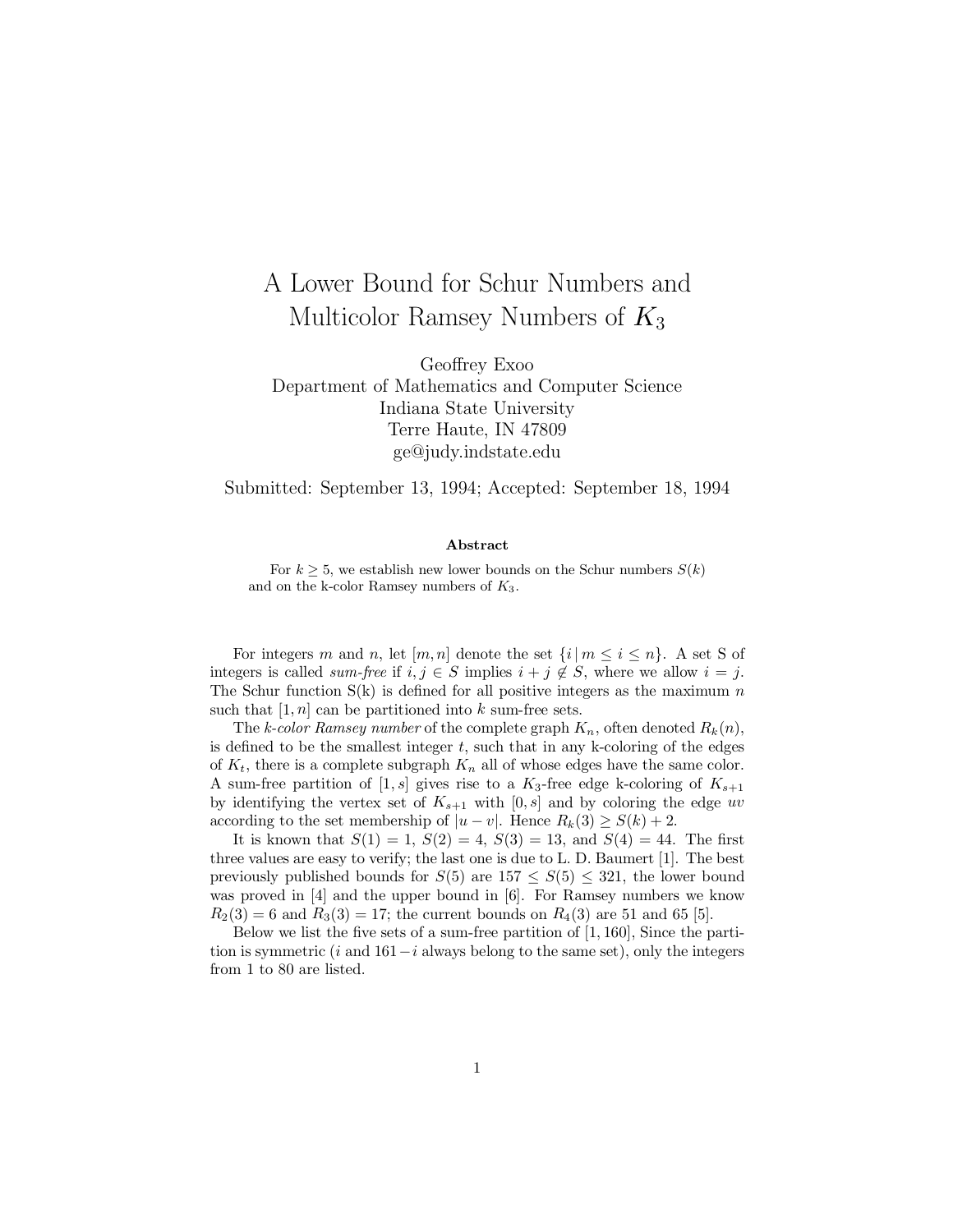Set 1: 4 5 15 16 22 28 29 39 40 41 42 48 49 59

Set 2: 2 3 8 14 19 20 24 25 36 46 47 51 62 73

Set 3: 7 9 11 12 13 17 27 31 32 33 35 37 53 56 57 61 79

Set 4: 1 6 10 18 21 23 26 30 34 38 43 45 50 54 65 74

Set 5: 44 52 55 58 60 63 64 66 67 68 69 70 71 72 75 76 77 78 80

This proves that  $S(5) \ge 160$ . It follows that  $R_5(3) \ge 162$ . From [1] and [2] we have  $S(k) \geq c(321)^{k/5} > c(3.17176)^k$  for some positive constant c. From the recurrence  $R_k(3) \geq 3 R_{k-1}(3) + R_{k-3}(3) - 3$  proved in [3] we also have  $R_6(3) \geq 500$ .

This construction was found using heuristic techniques that will be described below. We have found approximately 10,000 different partitions of [1, 160]; of these, four are symmetric. These 10,000 partitions are all "close" to each other. In other words, one can begin with one of the partitions, move an integer from one set to another, and obtain a new partition. This can be contrasted with the situation for partitions of [1, 159] where we found over 100,000 partitions, most of which were not close in this sense. It is tempting to conclude that there are far fewer sum-free partitions of  $[1, 160]$  than of  $[1, 159]$ .

Two different partitions may generate isomorphic Ramsey colorings. With this is mind, we used some simple criteria to try to determine how many nonisomorphic Ramsey colorings the 10,000 partitions gave us, and found that at least 1500 were represented.

To construct these partitions one can use any of the well known approximation heuristics for combinatorial optimization problems (simulated annealing, genetic algorithms, etc.). The key is to choose the right objective function. Of those we studied, one family of functions seems to work particularly well. To define our function, let P be a partition of [1, n], and let  $P = \{S_1, \ldots, S_k\}.$ For  $1 \leq t \leq n$ , let  $P_t$  denote the partition of [1, t] induced by P (i.e.,  $P_t$  =  $\{S_1 \cap [1, t], \ldots, S_k \cap [1, t]\}\)$ . For integers i and j, it is convenient to define

$$
g_n(i,j) = \begin{cases} 0 & \text{if } i+j \le n, \\ 2n-i-j & \text{otherwise.} \end{cases}
$$

Then define:

$$
f_1(P) = max\{t | P_t \text{ is sum-free}\}
$$

$$
f_2(P) = \sum_{i=1}^{k} \sum_{s,t \in S_i} g_n(s,t)
$$

and finally

$$
f(P) = c_1 f_1(P) + c_2 f_2(P).
$$